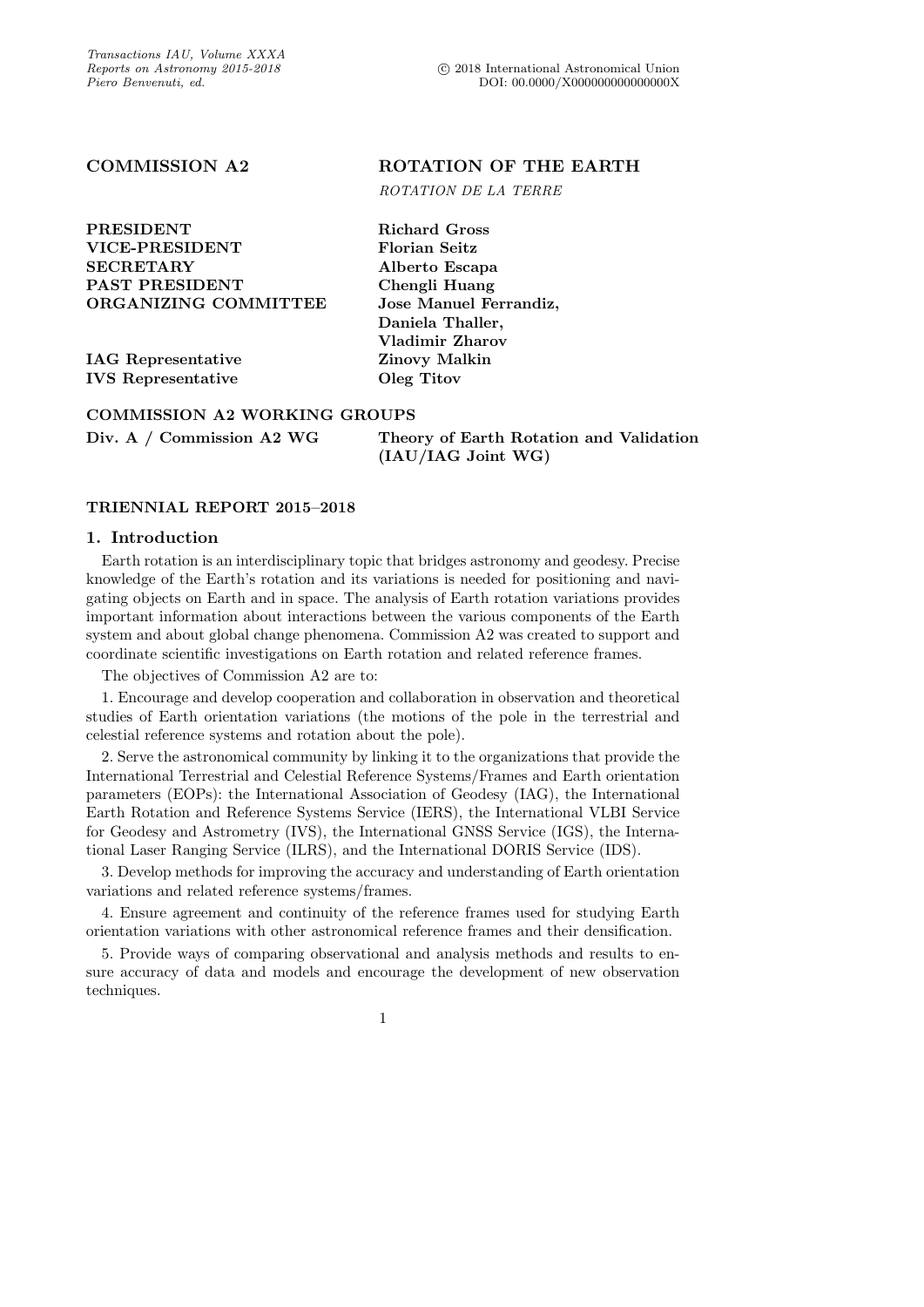The Commission meets its objectives by fostering research and discussion on Earth rotation and reference frames, by organizing topical symposia and workshops, and by forming relevant Working Groups.

The 100th anniversary of the IAU and of Commission A2 will be July 28, 2019. The Constitutive Assembly of the International Research Council was held in Brussels during July 18-28, 1919. On the last day, July 28, the Assembly adopted a Statute creating the IAU. So, July 28, 1919 has been taken to be the birth date of the IAU (see https://www.iau.org/about/90years/) and July 28, 2019 will be its 100th anniversary. Along with creating the IAU, 32 Standing Committees were also created on July 28, 1919. One of these was Standing Committee 19 on Latitude Variations. In 1922 all the Standing Committees became Commissions. So, Standing Committee 19 on Latitude Variations became Commission 19 on Variation of Latitude. In 1964 this was renamed Commission 19 on Rotation of the Earth. In 2015 this became Commission A2 on Rotation of the Earth. So, July 28, 2019 also marks the 100th anniversary of Commission A2.

# 2. Scientific meetings organized during 2015–2018

# Geodesy, Astronomy, and Geophysics in Earth Rotation 18-23 July 2016; Wuhan, China; http://main.sgg.whu.edu.cn/gager2016/

This joint science symposium, organized by Commission A2 (Rotation of the Earth) of the International Astronomical Union (IAU), Commission 3 (Earth Rotation and Geodynamics) of the International Association of Geodesy (IAG), and the International Earth Rotation and Reference Systems Service (IERS), and hosted by Wuhan University, Shanghai Astronomical Observatory and the Institute of Geodesy and Geophysics, was a forum for assessing our current ability to observe the Earth's time varying rotation, for assessing our current understanding of the causes of the observed variations, for assessing the consistency of Earth rotation observations with global gravity and shape observations, for exploring methods of combining Earth rotation, gravity, and shape observations to gain greater understanding of the mass load acting on the surface of the solid Earth, and for identifying improvements in the global geodetic observing system needed to further our understanding of the Earth's variable rotation.

# Journées des Systèmes de Référence et de la Rotation Terrestre

25-27 September 2017; Alicante, Spain; https://web.ua.es/journees2017/index.html In the interest of enhancing the interactions between astronomy and geodesy, the Journées are devoted to the study of the space-time celestial and terrestrial reference systems and their evolution with time with the emphasis on the rotation of the Earth. The scope of the Journées range from concepts and theoretical solutions to observational techniques and data analysis. The sub-title of this meeting was "Furthering our Knowledge of Earth Rotation" and the discussions helped to develop the tasks of the IAU/IAG Joint Working Group on "Theory of Earth Rotation and Validation" among others. The topics discussed at the Journées included:

1. Theory of Earth rotation variations: precession/nutation, polar motion, LOD/UT1

- 2. Observation methods of Earth rotation variations
- 3. Celestial and terrestrial reference systems and frames

4. Modeling of Earth rotation variations: solar system dynamics and global geophysical fluid mass transport

5. Relativity and new concepts in Earth rotation theory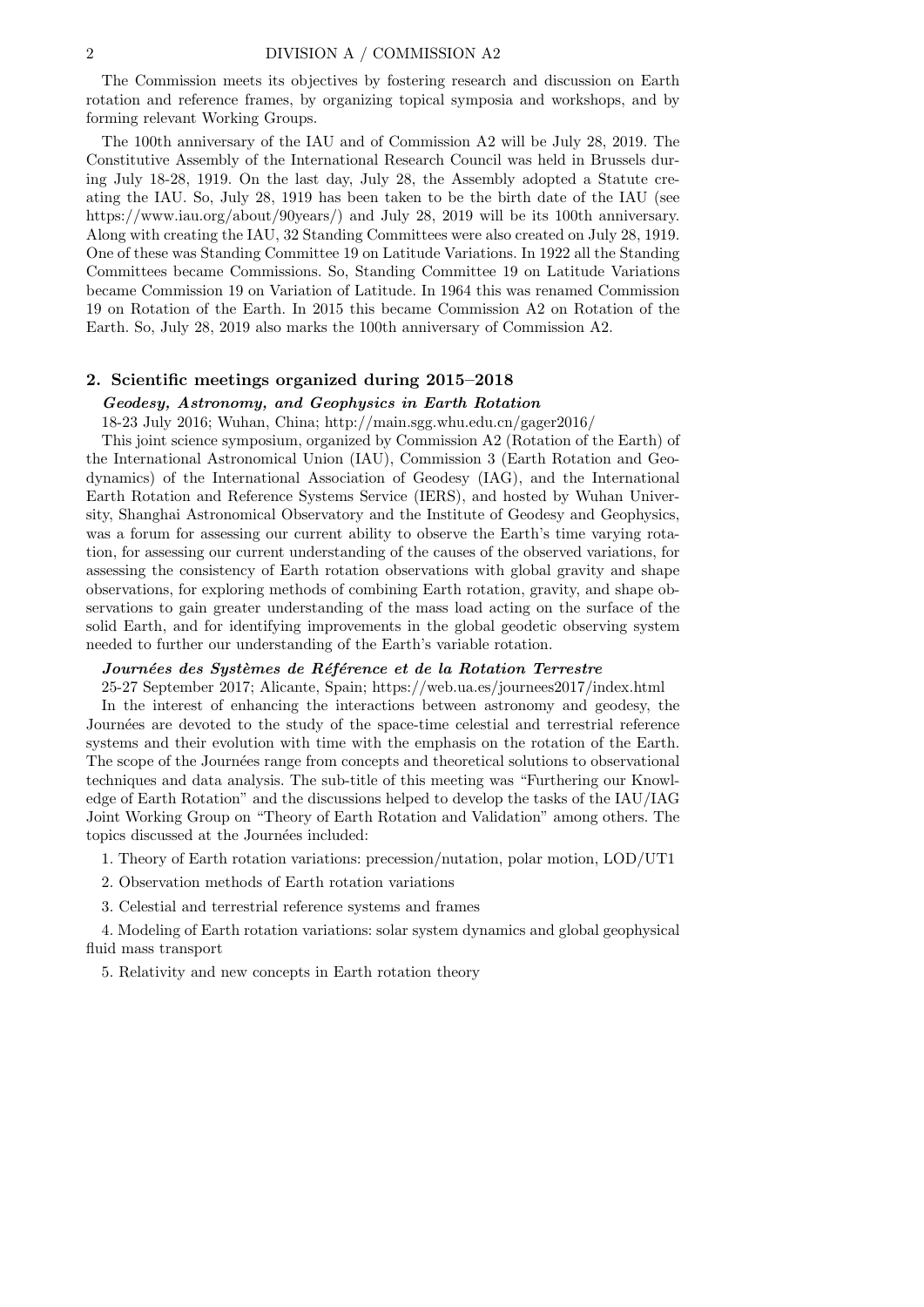# Reference Systems and Frames

27 August 2018; Vienna, Austria; http://astronomy2018.univie.ac.at

Reference systems and frames are fundamental to positioning and navigating objects in space and on the Earth. Celestial reference frames are used to measure the passage of time, for navigation, and for studying the dynamics of the solar system. Most recently, celestial reference frames have become essential for studying the dynamics of more distant objects and for studying geophysical phenomena on the Earth. Terrestrial reference frames provide the fundamental framework and metrological basis for Earth observations. Since terrestrial reference frames are attached to the Earth, transforming the position of objects between the celestial and terrestrial reference frames requires knowledge of the Earth's changing rotation. Celestial reference frames, terrestrial reference frames, and the Earth's rotation therefore form an interconnected trio. Reference frames, either celestial or terrestrial, are represented by the positions of defining objects. For celestial reference frames these are the positions of radio sources or stars. For terrestrial reference frames these are the positions of fundamental observing stations on the ground. Reference frames need to be maintained and updated as observing systems improve and as the defining objects change their appearance and positions. This scientific meeting during the XXXth General Assembly of the IAU is a forum for discussing celestial and terrestrial reference systems and frames, the Earth orientation parameters that connect them together, and the fundamental standards needed to determine the reference frames and Earth orientation parameters.

# 3. Scientific meeting being organized during 2019

# The Earth's Time Varying Rotation: A Centennial Celebration

7–11 October; Brussels, Belgium

A Symposium on "The Earth's Time Varying Rotation: A Centennial Celebration" is being planned for 7–11 October 2019 in Brussels, Belgium. The Symposium is being organized to celebrate the centennial anniversary of Standing Committee 19/Commission 19/Commission A2. The Centennial Symposium will be a forum for reviewing the scientific achievements of the Commission during the last 100 years; for discussing the observations, theory, modeling, and analysis of the Earth's time varying rotation including precession, nutation, wobble, UT1, and length-of-day; for discussing new and emerging technologies to observe the Earth's rotation; for discussing time scales and space-geodetic tests of relativity; for discussing the use of Earth orientation parameters to connect the terrestrial and celestial reference frames to each other; and for discussing the standards that are required to ensure that Earth orientation parameters and terrestrial and celestial reference frames are consistently determined.

# 4. Working group report

4.1. IAU/IAG Joint Working Group on Theory of Earth Rotation and Validation

### by José Manuel Ferrándiz and Richard Gross

The International Astronomical Union / International Association of Geodesy (IAU/IAG) Joint Working Group (JWG) on Theory of Earth Rotation and Validation (TERV) was created by IAU Commission A2 and IAG Commission 3 to continue the activity of the previous IAU/IAG Joint Working Group on Theory of Earth Rotation (IAU/IAG JWG ThER) that operated in the period 2013–2015. Its purpose is to promote the development of theories of Earth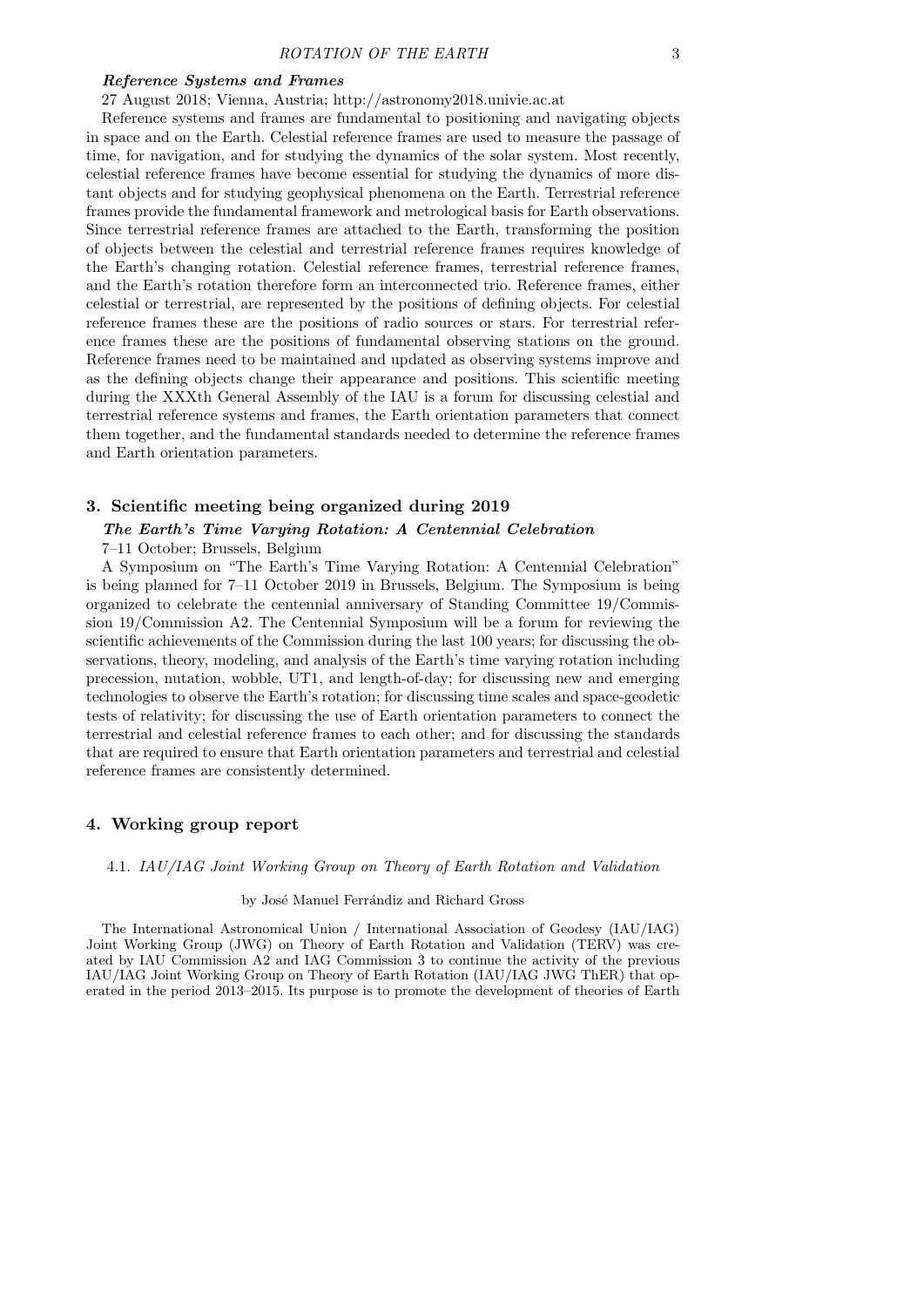rotation that are fully consistent and that agree with observations, and that may contribute to providing predictions of the Earth orientation parameters (EOPs) with the demanding accuracy and stability targets required to meet the scientific and societal needs of the near future, namely, 30 µas and 3 µas/yr as recommended by IAG's Global Geodetic Observing System (GGOS).

The JWG is organized in three partially overlapping sub-working groups (SWG) that operate independently but in coordination with each other in order to guarantee consistency, which is one of the JWG essential goals:

(1) Precession/Nutation chaired by Juan Getino and Alberto Escapa,

 $(2)$  Polar Motion and UT1 chaired by Aleksander Brzeziński, and

(3) Numerical Solutions and Validation chaired by Robert Heinkelmann.

The terms of reference of the JWG are published on the IAU web site and in The Geodesist's Handbook 2016.

A directly managed website has been established to facilitate and document the group's activities: http://web.ua.es/en/wgterv. Reports of the JWG meetings, including progress reports and some accompanying material, minutes of sessions and discussions when relevant can be found on-line there. The web site contains also a link to the documents elaborated by the previous IAU/IAG JWG ThER.

#### Meetings

In this term, the JWG organized open splinter meetings and special sessions or discussions at conferences that were of particular relevance to its activities. These were:

- Open splinter meeting at the EGU General Assembly 2016. Vienna, April 20, 2016 (SMP14, http://meetingorganizer.copernicus.org/EGU2016/session/22333)

- Open splinter meeting at EGU General Assembly 2017. Vienna, April 24, 2017 (SMP85, http://meetingorganizer.copernicus.org/EGU2017/session/26247)

- Session 8 at the Geodesy, Astronomy and Geophysics in Earth Rotation Symposium held in July 2016 in Wuhan, China (GAGER 2016) entitled: "Current situation, progress, and challenges of the theory of Earth rotation from the JWG TERV perspective". Reports of progress of all the SWGs were presented in this session, and afterwards there was a long and fruitful discussion whose minutes are available at: https://web.ua.es/es/wgterv/jwg-terv-meetings/open-meetingat-gager2016.html

- Open splinter meeting at EGU General Assembly 2018. Vienna, April 12, 2018 (SMP40, https://meetingorganizer.copernicus.org/EGU2018/session/29605)

In addition, the JWG Chairs were involved in the Scientific Organizing Committee (SOC) of the "Journées 2017, des Systèmes de Référence et de la Rotation Terrestre" (https://web.ua.es/journees2017/index.html) held in Alicante, Spain. This meeting resumed the successful series of the Journées "Systèmes de Référence spatio-temporels", also supported by IAU and IAG, whose last edition was held in 2014. The final session included an updated report of the JWG TERV activities, gathering the main points of the mid-term report presented at the 2017 IAG-IASPEI Scientific Assembly that is published in the IAG Travaux 2015–2017 and ended with a discussion of future plans and matters to be treated in the framework of the JWG or the whole Commission. In particular, the need to keep the highest coordination between IAU and IAG regarding the Earth's rotation and the associated resolutions or standards recognized by each organization was widely agreed.

# Outline of research progress

Next we outline briefly some of the main facts and ideas underneath the research activity of the JWG members and correspondents and present a short selection of their contributions as well. More details are available in the reports of the JWG and its three SWGs available on-line on the JWG web site.

The space geodetic techniques have improved to the point that the theoretical results are judged less accurate than the observational results and therefore the current theory of the Earth's rotation is no longer sufficient. This theory suffers from various inconsistencies and at least several components of it are seen as outdated and require better modeling.

In precession-nutation theory, the consistency between the official theories IAU2000 and IAU2006 has been revised thoroughly and new corrections have been derived to improve their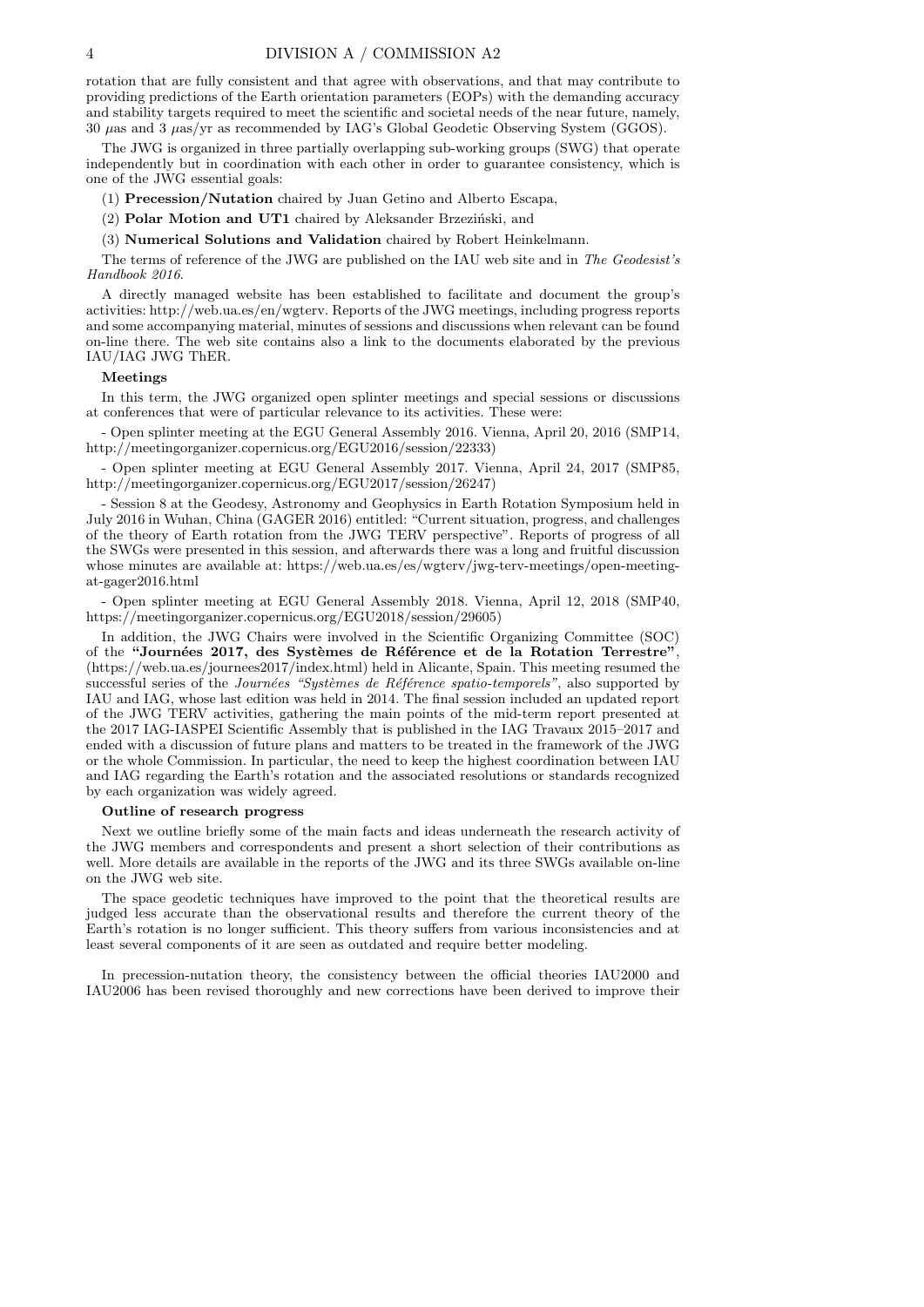mutual consistency and complement the corrections to the IAU2000A series that appear in the IERS Conventions (2010). Within this context, SWG1 and other colleagues have discussed the possibility of proposing an IAU supplemental precession-nutation consistency resolution, concluding that further considerations about precession-nutation model enhancements, their nomenclature, and implementation are needed.

The precession model has been re-assessed as well as a set of the minor contributions to the longitude rate of the precession of the equator. The magnitude of the yet unaccounted contributions shows that the value of the Earth's dynamical ellipticity  $H_d$ , one of the most important geodetic parameters for the Earth's rotation, is affected at a level that produces non-negligible "indirect" effects on nutations. Other contributions to nutations are under study, either of new physical origin or better approximations to previous solutions. Among them, the Hamiltonian method has recently been applied to re-compute the second order (quadratic in  $H_d$ ) contributions to precession and nutation for a two-layer earth model. The RotaNut team is advancing in the modeling of the effects of the inner Earth layers, and besides, it is expected to obtain updated values of the MHB2000 basic earth parameters (BEP) in a few years. Although many of those corrections are very small, several terms are above the GGOS accuracy threshold particularized to the Earth rotation parameters (EOP).

The free core nutation (FCN), which is of particular relevance for improving the prediction of the celestial intermediate pole offsets (CPO), has been addressed from different perspectives, ranging from new theoretical approaches, relying on convolution or numerical integration, to the development of new empirical models. Also, new determinations of a set of nutation amplitudes from existing or newly developed VLBI session-wise and global solutions have been carried out recently. These amplitudes are classically used to fit theories, but for the sake of consistency and accuracy it has to be considered that the reference frames used in data analysis are not identical to the reference systems or frames used for theory; this topic is being investigated.

Polar motion theory has been extended to a triaxial Earth with a fluid core and the appearance of non-negligible associated corrections to the BEP for this extended model have been shown. While these effects are small they are systematic, not random, and should therefore be included in an updated theory according to the discussions inside the JWG. Other improvements to the Earth's interior modeling and the evaluation of ellipticity of the inner components have been made or are in progress. Due to all these advances, the theoretical estimates of the free periods, particularly Chandler's, have been brought closer to their observed values.

The knowledge of the geophysical excitation of polar motion and UT1 at different frequency bands has also advanced inside the JWG, although more insight is needed, e.g. at high frequencies or regarding the excitation balance of the annual wobble. The quality and consistency of the implied geophysical models seem to be an unavoidable limiting factor.

Among the validation issues we note the research performed on the consistency and actual accuracy of the EOP estimates and their relationship to the celestial and terrestrial frames and processing strategies used for their determination.

### Members

We acknowledge the dedication of the JWG members and correspondents.

 $IAU$  members: Barkin, Yuri (deceased 2016); Bizouard, Christian; Brzeziński, Aleksander; Capitaine, Nicole; Chao, Benjamin; Dehant, Véronique; Dickman, Steven; Escapa, Alberto; Ferrándiz, José; Folgueira, Marta; Gambis, Daniel; Getino, Juan; Gross, Richard; Gusev, Alexander; Huang, Cheng-Li; Jin, Shuanggen; Kosek, Wiesław; Luzum, Brian; Malkin, Zinovy; Müller, Jürgen; Nastula, Jolanta; Ray, James; Rogister, Yves; Ron, Cyril; Salstein, David; Sansaturio, Maria; Schuh, Harald; Seitz, Florian; Souchay, Jean; Thaller, Daniela; Thomas, Maik; Vondrák, Jan; Zharov, Vladimir; Zhou, Yonghong

IAU Associates: Belda-Palaz´on, Santiago; Chen, Wei; Dobslaw, Henryk; Gerlach, Enrico; Heinkelmann, Robert; Herring, Thomas; Navarro, Juan; Ponte, Rui; Schindelegger, Michael; Shen, WenBin; Zotov, Leonid

Correspondents: Baenas, Tomás; Kaplan, George; Urban, Sean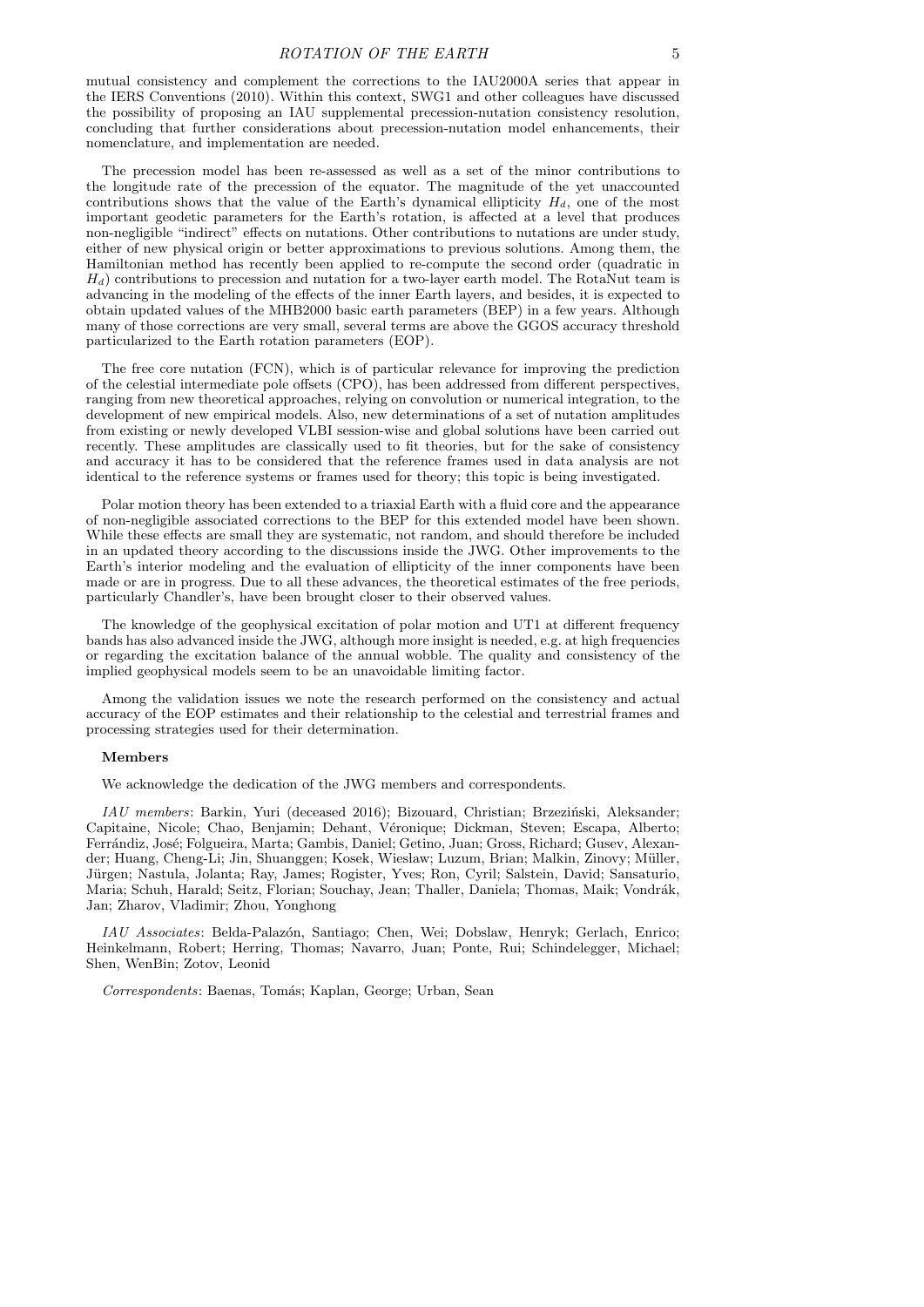## 5. Organization reports

### 5.1. Report of the International Association of Geodesy

## by Zinovy Malkin and Harald Schuh

A highlight of the International Association of Geodesy (IAG) activities in the last period was its Scientific Assembly held from July 30 to August 4, 2017 in Kobe, Japan together with the International Association of Seismology and Physics of the Earth's Interior (IASPEI). IAG and IASPEI are two of the eight semiautonomous Associations of the International Union of Geodesy and Geophysics (IUGG). Altogether, 1,107 participants from 63 countries registered for the Kobe meeting. The IAG Scientific Assembly consisted of three important parts: (i) an open Scientific Assembly, (ii) a Council Meeting of the duly accredited Delegates of the IAG Member Countries, and (iii) several business meetings of the IAG Executive Committee and the IAG Bureau.

The Scientific Program of the General Assembly consisted of 27 IAG symposia and 9 Joint symposia; in total 254 presentations were given in IAG symposia and 301 presentations in Joint symposia. Among those, there were 18 invited talks in the Joint symposia and 17 invited talks in the IAG symposia. The IAG Council approved two Resolutions, which might have some relevance for IAU:

1. IAG Resolution for the definition and realization of an International Height Reference System (IHRS);

2. IAG Resolution for the establishment of a global absolute gravity reference system.

In Kobe, new joint entities of three Associations were established as sub-components of IAG Commissions: the commissions on volcano-geodesy (IAG and IAVCEI), on seismo-geodesy (IAG and IASPEI), and on cryospheric deformations (IAG and IACS). The next IAG General Assembly will be held during the 27th IUGG General Assembly in Montreal, Canada, from 9 to 18 July, 2019.

Many research topics are common to IAG and IAU CA2. Those are mostly conducted in the IAG Commission 1 "Reference Frames" and IAG Commission 3 "Earth Rotation and Geodynamics". IAG Commission 1 coordinates activities in several directions related to the IAU CA2 interests. The sub-commissions participating in these activities are:

SC 1.1 "Coordination of Space Techniques",

SC 1.2 "Global Reference Frames", and

SC 1.4 "Interaction of Celestial and Terrestrial Reference Frames".

The latter has been working, in particular, on development of the methods of consistent realizations of terrestrial and celestial reference frames, and EOP. These studies are coordinated by the IAG WG 1.4.1 "Consistent Realization of ITRF, ICRF, and EOP". IAG Commission 1 holds its general meetings, called REFAG, every four years. The next meeting, REFAG-2018 will be held in July 2018 in Pasadena, CA, USA. IAG Commission 3 includes Sub-commission 3.3 "Earth Rotation and Geophysical Fluids", which coordinates research and data analysis in areas related to variations in Earth rotation, gravitational field and geocenter. This Sub-commission also supports IAU/IAG Joint Working Group on "Theory of Earth Rotation and Validation".

## 5.2. Report of the International Earth Rotation and Reference Systems Service

#### by Wolfgang R. Dick, Brian Luzum, and Daniela Thaller

The International Earth Rotation and Reference Systems Service continued to provide Earth orientation data, terrestrial and celestial references frames, as well as geophysical fluids data to the scientific and other communities. The Earth Orientation Centre upgraded the C04 software and data base procedures and introduced a direct combination of the celestial pole offsets with respect to IAU 2000 precession-nutation model. The Rapid Service / Prediction Centre implemented a new system in Bulletin A. Since February 2017, the IERS EOP series are aligned to ITRF2014 and 08 C04 was replaced by 14 C04. The three ITRS Combination Centres (DGFI,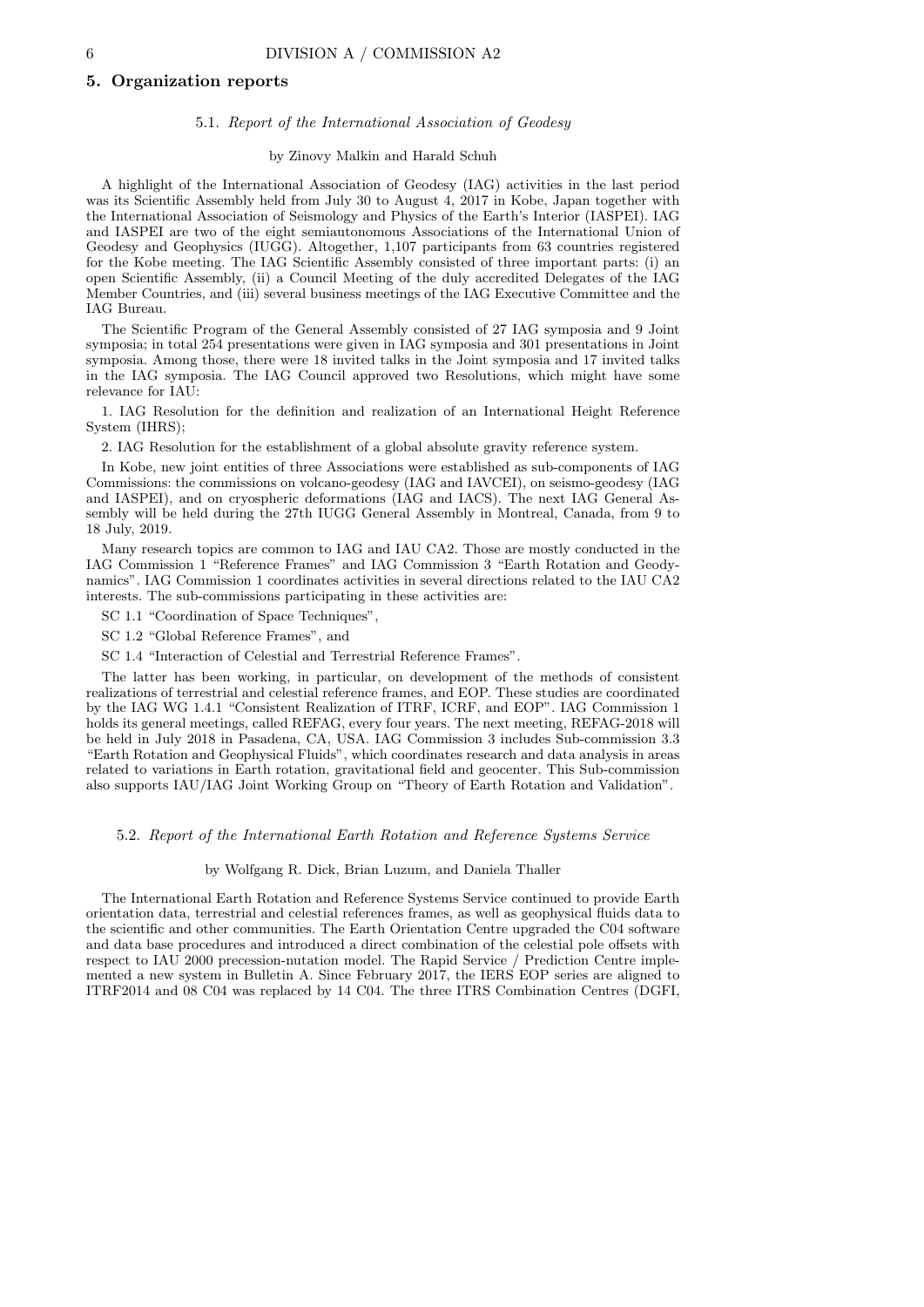IGN, JPL) finalised the combination of the long-term data provided by Technique Centres. In January 2016 the ITRF2014, including 1499 stations located at 975 sites, was published by the ITRS Centre. The ITRS Combination Centres at DGFI-TUM and at JPL realized DTRF2014 and JTRF2014. Studies of the ITRF2014 extended model presentation of post-seismic deformation after large earthquakes as well as on the scale differences between the ITRF2014 and DTRF2014 systems for the VLBI and SLR stations were undertaken by the IERS Analysis Coordinator. The Conventions Centre established a study group to review compatibility of models for VLBI and SLR in an effort to reduce the discrepancy in scale observed by the two techniques. Work on the next ITRF was started. The ITRS Centre participated also in surveys of co-located sites and published recommendations for these. Together with the IAU Division A Working Group on ICRF3, the ICRS Centre continued to prepare the next ICRF. Comparisons were made between the ICRF and the Gaia Data Release 1 optical reference frame. ICRF3 which is expected for 2018 will be competitive in precision with Gaia. Work on technical updates to the IERS Conventions (2010) was continued, with updates of existing content, expansion of models, and introducing new topics; e.g., the Analysis Coordinator compared several different up-todate sub-daily EOP models with the IERS standard model. In February 2018, the Conventions Centre issued a Call for Participation in the next IERS Conventions. The Global Geophysical Fluids Centre (GGFC) evaluated new GGFC products for latency and reliability, before these were made official products. The Central Bureau started work on major updates for the data management component of the IERS Data and Information System. Several tools for analysis and visualization of data products have been added or improved.

Members of the Working Group (WG) on Site Survey and Co-location participated in several local tie measurements; automated monitoring with terrestrial instruments has been developed further. The WG on Combination at the Observation Level finished its work with the presentation of a concluding report and ceased operation in 2016. The WG has shown the possibility of a combination at the Normal Equation level to determine simultaneously quasar coordinates, Earth orientation parameters and station coordinates. The WG on SINEX Format, together with other IERS components, worked on modifications and revisions of the format, particularly for the representation of non-linear station motions due to post-seismic movements and for providing more information on radio source positions. A web-based tool has been developed where the content descriptions of the individual SINEX blocks can be added and changed more conveniently. The WG on Site Coordinate Time Series Format continued to work on the definition of a common exchange format for coordinate time series for all geodetic techniques. Based on a list of existing formats at IAG services and GPS time series providers, metadata and data have been examined.

The following IERS publications and newsletters appeared between 2015 and 2018: Z. Altamimi et al.: Analysis and results of ITRF2014 (IERS Technical Note No. 38, 2017); Jean-Claude Poyard et al.: IGN best practice for surveying instrument reference points at ITRF co-location sites (IERS Technical Note No. 39, 2017); IERS Annual Reports 2014, 2015, and 2016; IERS Bulletins A, B, C, and D (weekly to half-yearly); ca. 70 IERS Messages. The central IERS web site www.iers.org and about 10 individual web sites of IERS components have been updated, improved and enlarged continually.

The IERS co-organized the joint IAU/IAG/IERS Symposium on Earth Rotation, July 18–23, 2016 in Wuhan, China, and the IAG/GGOS/IERS Unified Analysis Workshop (UAW), July 10–12, 2017 in Paris.

# 6. National and institutional reports

### 6.1. Report of activities during 2015–2018 in Austria

#### by Johannes Böhm and Robert Weber

Research related to Earth rotation is carried out at Technische Universität Wien (TU Wien) where the research area Higher Geodesy is analyzing VLBI and GNSS observations for the determination and investigation of Earth orientation parameters (EOP). For VLBI analysis, the in-house Vienna VLBI and Satellite Software (VieVS; Böhm et al. 2018) has been applied, e.g., to assess the impact of non-linear VLBI station variations (Krásná et al. 2015) or source structure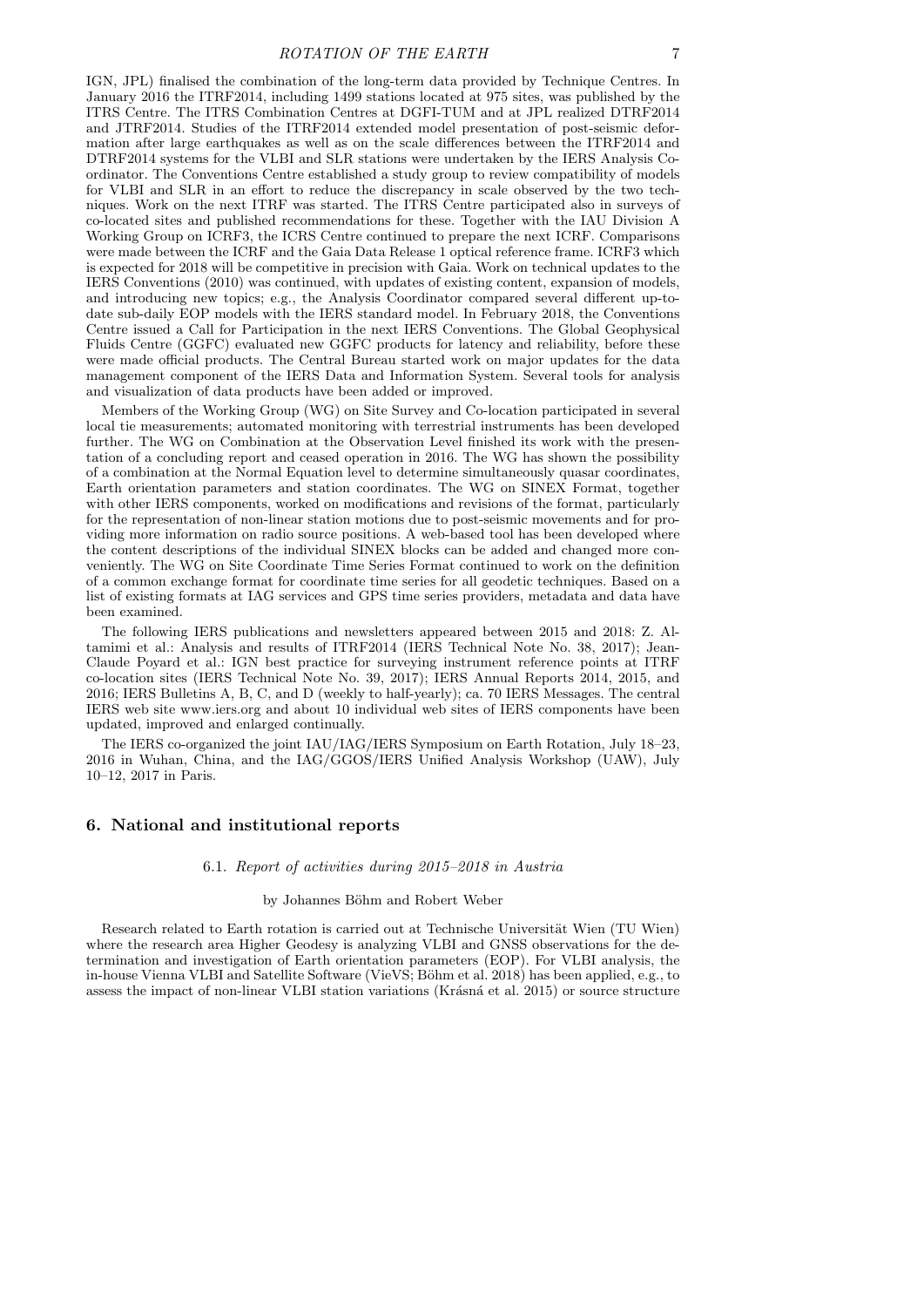effects (Shabala et al. 2015) on EOP. A lot of effort is also put into the further development of VieVS, e.g., for improving the scheduling capabilities. Emphasis has also been put on the combination of VLBI and ring laser observations for the determination of Earth rotation parameters. GNSS observations have been applied to derive high-resolution Earth rotation parameters from global GNSS networks. In particular, the additional benefit from Galileo satellites for nutation rates and length of day estimates has been investigated (Weber et al. 2017).

In terms of geophysical modeling of the excitation of Earth rotation, TU Wien has carried out several studies. Girdiuk et al. (2016) and Schindelegger et al. (2016) have assessed the influence of the atmospheric S1 tide and related effects in the oceans on EOP. Madzak et al. (2016) derived a model for Earth rotation variations from hydrodynamic ocean tidal models and find good agreement with VLBI observations.

### References

- Böhm, J., Böhm, S., Boisits, J., Girdiuk, A., Gruber, J., Hellerschmied, A., Krásná, H., Landskron, D., Madzak, M., Mayer, D., McCallum, J., McCallum, L., Schartner, M., & Teke, K. 2018, Publications of the Astronomical Society of the Pacific, 130(986), 044503, doi:10.1088/1538-3873/aaa22b
- Girdiuk, A., Schindelegger, M., Madzak, M., & Böhm, J. 2016, International Association of Geodesy Symposia, 163–169, doi:10.1007/1345 2016 234
- Krásná, H., Malkin, Z., & Böhm, J. 2015, Journal of Geodesy, 89, 1019-1033, doi:10.1007/s00190-015-0830-4, 2015
- Madzak, M., Schindelegger, M., Böhm, J., Bosch, W., & Hagedoorn, J. 2016, Journal of Geodesy, 90, 1237–1253
- Schindelegger, M., Einspigel, D., Salstein, D., & Böhm, J. 2016, Surveys in Geophysics,  $37(3)$ , 643–680
- Shabala, S., McCallum, J., Plank, L., & Böhm, J. 2015, Journal of Geodesy, 89, 873–886, doi:10.1007/s00190-015-0820-6
- Weber, R., Nastula, J., Schnemann, E., Brzezinski, A., Schindelegger, M., Enderle, W., Horozovic, D., Winska, M., & Sliwinska, J. 2017, Proceedings of the 6th International Colloquium on Scientific and Fundamental Aspects of GNSS / Galileo, Valencia

# 6.2. Report of activities during 2015–2018 in Belgium

# by Véronique Dehant

The main objective of the project RotaNut is to significantly improve the model for the orientation of the spin axis to the sub-centimeter level, which has never previously been achieved and which is the aim of all existing decadal surveys in geodesy. This will be extremely helpful to European and international satellite missions and GNSS (Global Navigation Satellite System, such as GPS or its European equivalent Galileo) positioning. At the same time, it will allow scientists to learn much more about the interior of the Earth such as the predominant coupling mechanisms at the core boundaries (inner core boundary and core-mantle boundary) at nutation timescale and the amplitude of the magnetic field at these boundaries, which are not directly observable from the Earth surface (as only a part of the field is observable above the insulating mantle).

For this period, we have addressed the following tasks:

1. Computation of nutation and comparison between theory and observations; determination of basic Earth parameters – P. Zhu

2. Mixing of rotational modes with gravito-inertial and hydromagnetic modes – J. Rekier, S. A. Triana, and A. Trinh

3. Automate the writing of tensor equations in celestial bodies – A. Trinh

4. Inner core differential rotation – inertial wave instability observed in experiments using the same geometrical configuration as the Earth's core (spherical-Couette)  $-$  S.A. Triana

5. Influence of core dynamics on the magnetic field – R. Laguerre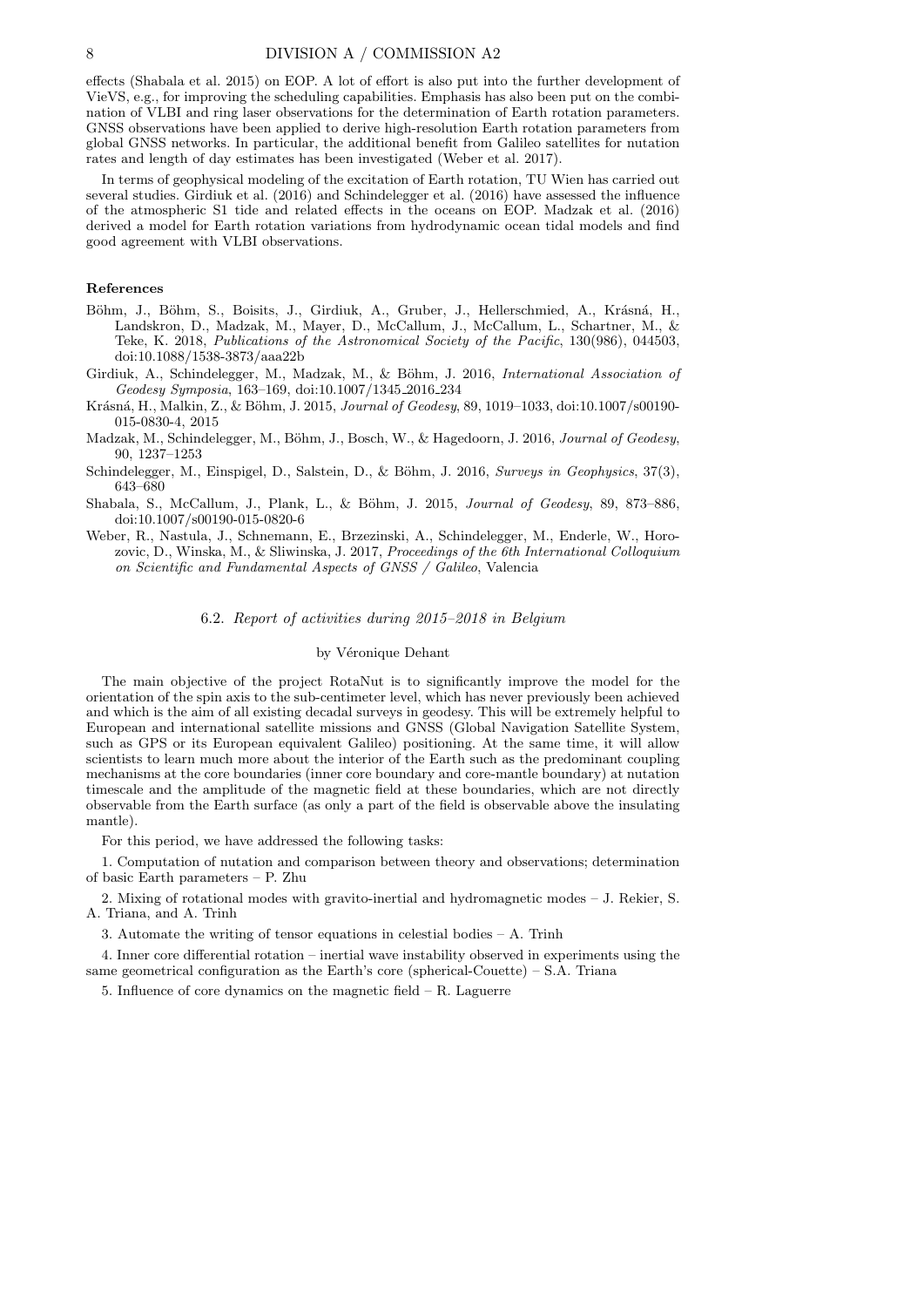6. Effect of topographic features of the core-mantle boundary – R. Laguerre, J. Rekier, A. Trinh and S.A. Triana

### 6.3. Report of activities during 2015–2018 in China

### by Chengli Huang

A Joint IAU/IAG/IERS Symposium "Geodesy, Astronomy and Geophysics in Earth Rotation" (GAGER2016) and GAGER 2016 Lectures were held during 18–24 July 2016 in Wuhan, Hubei, China. International Symposium of Asia-Pacific Space Geodynamics (APSG) Program with theme "From Space Geodesy to Astro-Geodynamics" was held in Shanghai, China, during 15–18 August, 2017. Both of them published or will publish proceedings in the journal Geodesy and Geodynamics.

The first Chinese VGOS station with a 13 meter antenna in VLBI2010 standard by Shanghai Astronomical Observatory (SHAO), collocated with a 65 meter radio telescope in Sheshan station, Shanghai, is almost finished its construction and will join the international VGOS network before 2019 for 1mm-precision ITRF and EOP measurements. With many-year efforts of LLR experiments, the SLR station of Yunnan Observatory at Kunming, China, received her first laser echoes from lunar retroreflector (A15) on 22 January 2018.

IAU2006 precession model was refined based on the best available solar system ephemerides and geophysical observations (Liu & Capitaine 2017). Basic Earth parameters were updated to be consistent with the CODATA2014 and the latest IAU/IAG numerical standards (Chen et al. 2015, 2017a). A new method to improve the tidal polar motion models according to the tidal alias signals in the polar motion observations was proposed and some basic results were presented (Chen et al. 2017b). A sliding-window complex least-squares fit method (SCLF) is proposed (Zhou et al. 2016) to estimate the free core nutation (FCN) period. The secular decaying phenomenon of a 6 year oscillation signal in length of day (LOD) was detected by NMWT method (Duan et al. 2015, Duan et al. 2017).The mathematical expression between the quality factor value based on the observations and electromagnetic coupling at the CMB was further developed (Duan et al. 2018). The Earth's principal moments of inertia were calculated with a new generalized theory of the figure of the Earth and PREM + CURST 1.0 Earth model (Liu et al. 2017). The IVS 40-year data have been analyzed and find that most of geodetic sources are resolved to some extent, and approximately 1/2 of the residual group delay variance in CONT14 is attributed to source structure (Xu et al. 2016, 2017). A Fourier basis pursuit (FBP) spectrum is proposed to estimate the variable PM during 1900–2015 (Wang et al. 2016). The atmospheric friction torque uncertainties on solid Earth caused by the uncertainty in the different wind stress products is studied (Yan & Huang 2016). Studies of methods to improve EOP prediction are still on-going (Xu & Zhou 2015, Guo et al.).

# References

- Chen W., Li J. C., Ray, J., Shen W. B., & Huang C. L. 2015, J. Geodesy, 89(2), 179–188, doi:10.1007/s00190-014-0768-y
- Chen W., Li J. C., & Jim R. 2017a, Presented at the International Symposium of Asia-Pacific Space Geodynamics (APSG) Project, Shanghai, China, 15–18 August 2017
- Chen W., Li J. C., Ray, J., & Cheng M. K. 2017b, Geodesy & Geodynamics, 8, 377–388, doi:10.1016/j.geog.2017.04.006
- Duan P. S., Liu G. Y., Liu L. T., Hu X. G., Hao X. G., Huang Y., Zhang Z. M., & Wang B. 2015, Earth, Planets & Space, 67, 161, doi:101.1186 /s40623-015-0328-6
- Duan P. S., Liu G. Y., Hu X. G., Sun Y. F., & Li H. L. 2017, PEPI, 265, 35-42, doi:10.1016/j.pepi.2017.02.002
- Duan P. S., Liu G. Y., Hu X. G., Zhao J., & Huang C. L. 2018, Earth & Planetary Science Letters, 482, 245–252
- Liu J. C. & Capitaine, N. 2017, Astronomy & Astrophysics 597, A83, doi:10.1051/0004- 6361/201628717
- Liu C. J., Huang C. L., & Zhang M. 2017, Geodesy & Geodynamics, 8, 201–205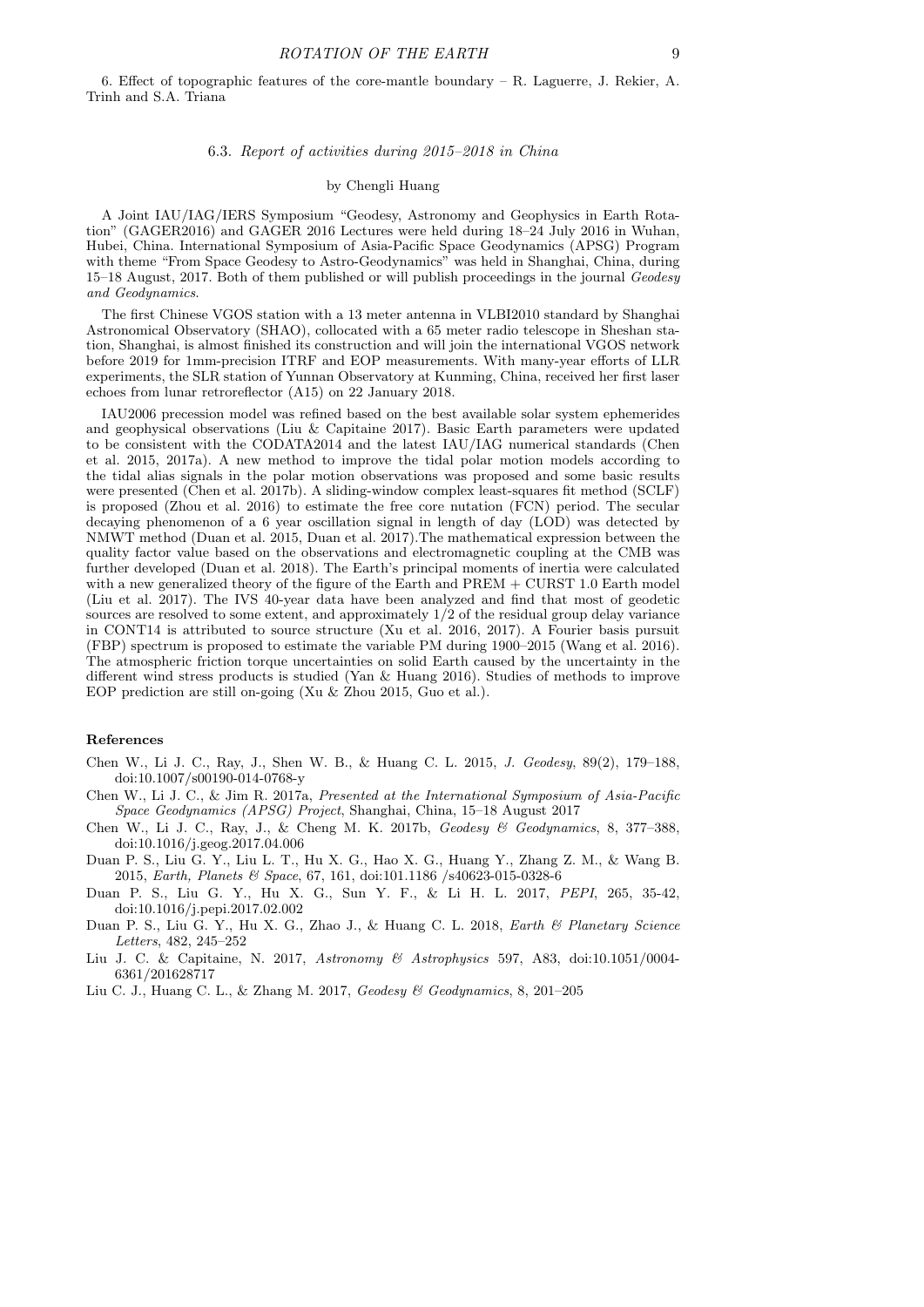- Wang G. C., Liu L. T., Su X. Q., Liang X. H., Yan H. M., Tu Y., Li Z. H., & Li W. P. 2016, Surv. Geophys., 37, 1075–1093
- Xu X. Q., & Zhou Y. H. 2015, Advances in Space Research, 56, 2248–2253
- Xu M. H., Heinkelmann R., Anderson J. M., Mora-Diaz J., Schuh H., & Wang G. L. 2016, Astronomical Journal, 152, 151
- Xu M. H., Heinkelmann R., Anderson J. M., Mora-Diaz J., Karbon M., Schuh H., Wang G. L. 2017, J. Geodesy, 91(7), 767–781
- Yan H. M. & Huang Y. 2016, Geodesy & Geodynamics, 7, 165–170
- Zhou, Y. H. , Zhu, Q., Salstein, D. A., Xu X. Q., Shi S., & Liao X. H. 2016, Adv. Space Res., 57(10), 2136–2140

#### 6.4. Report of activities during 2015–2018 in the Czech Republic

### by Jan Vondrák

Studies of geophysical effects in Earth's orientation continued at Astronomical Institute, Czech Academy of Sciences. We showed that not only the motions of the atmosphere and oceans, but also the influence of geomagnetic jerks (GMJ – rapid changes of intensity of geomagnetic field) is most probably responsible for these changes. All Earth orientation parameters are affected (Ron et al. 2015, Vondrák & Ron 2015, Ron & Vondrák 2015, Vondrák & Ron 2017a). To this end, we used the numerical integration of Brzeziński's broad-band Liouville equations, the initial conditions for the integration being estimated to yield the best fit to observations. The comparison with the observed values proved that the fit was always significantly better when the influence of GMJ (modeled as sporadic quasi-impulse function) was considered. We also compared the effect of atmospheric and oceanic excitations from different data sources on Earth's orientation (Vondrák & Ron 2016) and found that while the European model ERA + OMCT yields the best results in case of polar motion, American model NCEP/NCAR with inverted barometer correction is the best in describing celestial pole offsets. For length-of-day changes it is MERRA + ECCO model that gives the best agreement. The inclusion of GMJ effect always improved the solution significantly.

Brzeziński's equations were also used for estimating the period  $T_c$  and  $Q_c$ -factor of Chandler wobble – their numerical integration was used repeatedly for different combinations of  $T_c$ ,  $Q_c$  and we looked for the best fit with observed pole position (Vondrák et al. 2017, Ron & Vondrák 2018). Our preferred values, based on the data in interval 1974.0–2014.0 and ERA/OMCT excitations plus GMJ effects, are  $T_c = 432.86 \pm 0.04$  mean solar days and  $Q_c = 35.0 \pm 0.3$ . A similar method, but more complicated, was applied to estimate free core nutation (FCN) parameters – its period  $T_f$  and  $Q_f$ -factor (Vondrák & Ron 2017b, Ron & Vondrák 2018). Since the amplitudes and phases of individual nutation terms depend on these parameters, the observed celestial pole offsets had to be recalculated to correspond to each individual combination of  $T_f, Q_f$ , before they were used to calculate the rms fit with integrated data. Several models of excitation were used, and the best fit to observations was achieved for Sun-synchronous correction, combined with GMJ effect. The obtained values of FCN parameters, based on the data in interval 1986.0– 2016.0, are  $T_f = 430.28 \pm 0.04$  mean solar days and  $Q_f = 19500 \pm 200$ . A review paper on history of monitoring Earth orientation and re-analyses of historical astrometric data was also published (Vondrák 2018).

In close collaboration with our Bulgarian colleague Yavor Chapanov, we studied the problem of interaction between Earth's orbital variations and mean sea level (Chapanov et al. 2015), detection of jumps in time series (Chapanov et al. 2017a), or correlations among Earth rotation, mean sea level, solar activity and climate (Chapanov et al. 2017b, Chapanov et al. 2018).

The first successful and unique experiment with length-of-day estimation from pure DORIS observations was performed at the Geodetical Observatory Pecn´y, based on the data in 2006.0–  $2015.0$  (Stěpánek  $2016$ , Štěpánek et al. 2018). The results agree with IERS C04 solution on the level of  $\pm 0.12$  ms for the last years of the campaign 2012.0–2015.0. Differences show the domination of the annual signal together with several draconitic periods and a high frequency signal with period 14.2 days. LOD series estimated from single-satellite DORIS solutions were also analyzed to identify satellite-specific issues.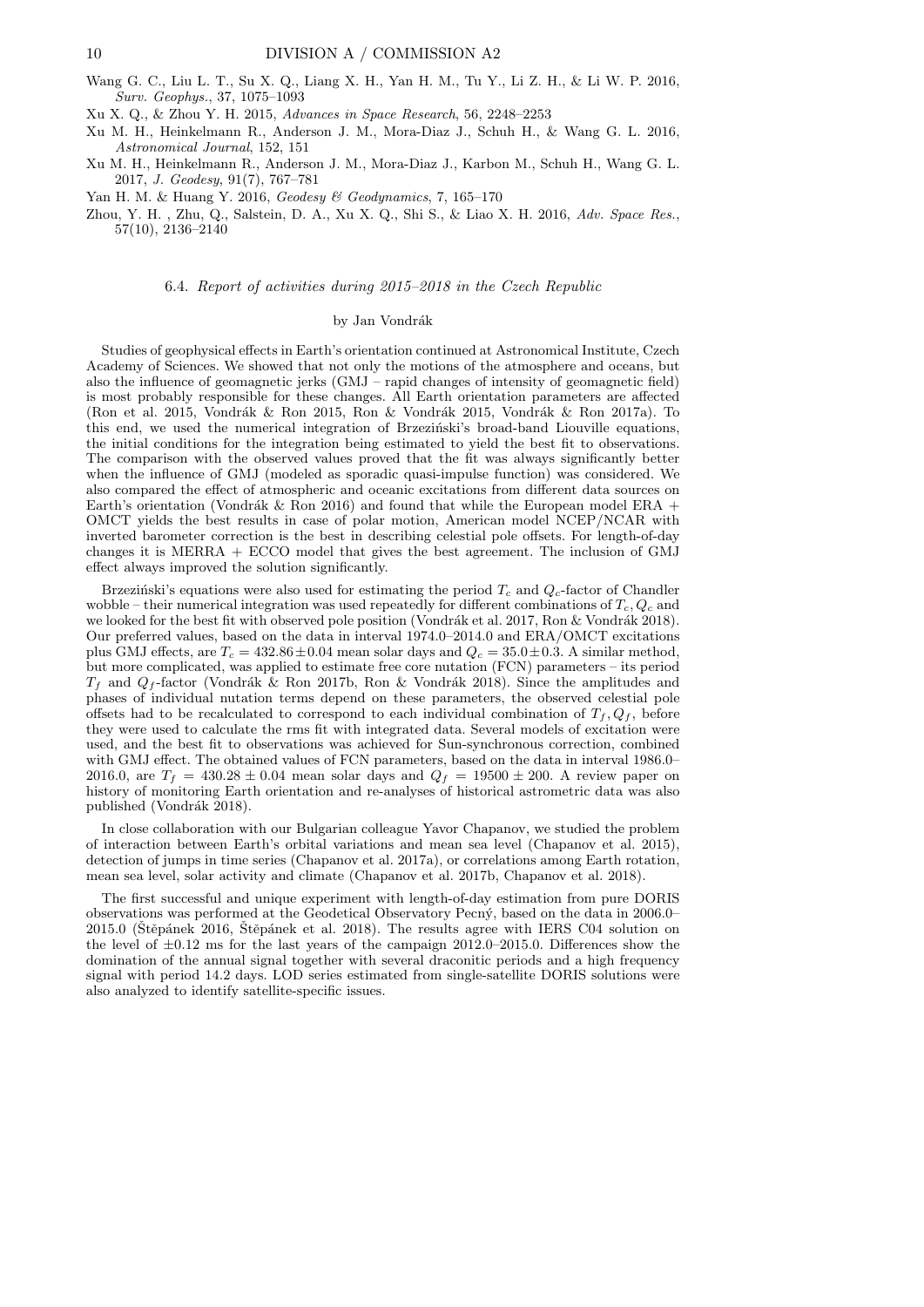## References

- Chapanov, Ya., Ron, C., & Vondrák, J. 2015, Acta Geodyn. Geomater., 12, No. 3 (179), 259–266, doi:10.13168/AGG.2015.0028
- Chapanov, Ya., Ron., C, & Vondrák, J. 2017a, Acta Geod. Geomater., 14, No. 1 (185), 73–82, doi:10.13168/AGG.2016.0029
- Chapanov, Ya., Ron, C., & Vondrák, J. 2017b, Acta Geod. Geomater., 14, No. 2 (186), 241–250, doi:10.13168/AGG.2017.0007
- Chapanov, Ya., Ron, C., & Vondrák, J. 2018, in: J. Ferrándiz & Ch. Bizouard (eds.) Furthering our knowledge of Earth Rotation, Proc. Journées 2017 des Systèmes de Référence et de la Rotation Terrestre, Universidad de Alicante, in press
- Ron, C. & Vondrák, J. 2015, in: Z. Malkin & N. Capitaine (eds.) Recent developments and prospects in ground-based and space astrometry, Proc. Journeées 2014 Systèmes de référence spatio-temporels, Pulkovo obs., 191–194
- Ron, C. & Vondrák, J. 2018, in: J. Ferrándiz & Ch. Bizouard (eds.) Furthering our knowledge of Earth Rotation, Proc. Journées 2017 des Systèmes de Référence et de la Rotation Terrestre, Universidad de Alicante, in press
- Ron, C., Vondrák, J., & Chapanov, Ya. 2015, in: M.K. Tsvetkov, M.S. Dimitrijević, O. Kounchev, D. Jevremović, & K. Tsvetkova (eds.) Astroinformatics, Proc. IX. Bulgarian-Serbian Astronomical Conference, Publ. Astron. Soc. "Rudjer Bošković" No. 15, 127-135
- Štěpánek P. 2016, in: L. Soudarin & P. Ferrage (eds.) International DORIS Service Activity Report, 49–51, https://ids-doris.org/documents/report/IDS Report 2016.pdf
- Štěpánek, P., Buday, M., Filler, V., & Hugentobler, U. 2018, Adv. Space Res., submitted
- Vondrák, J. 2018, in: J.T. Freymueller & L. Sánchez (eds.) International Symposium on Earth and Environmental Sciences for Future Generations, IAG Symposia, vol. 147, 203–211, Springer

Vondr´ak, J. & Ron, C. 2015, Serb. Astron. J., 191, 59–66, doi:10.2298/SAJ1591059V

- Vondrák, J. & Ron, C. 2016, Acta Geod. Geomater., 13, No. 3 (183), 241-247, doi:10.13168/AGG.2016.0005
- Vondrák, J. & Ron, C. 2017a, in: S. Šegan & S. Ninković (eds.) *Proc. XVII. National Conference* of Astronomers of Serbia, Publ. Astron. Obs. Belgrade 96, 51–56
- Vondr´ak, J. & Ron, C. 2017b, A&A, 604, A56, doi:10.1051/0004-6361/201730635
- Vondr´ak, J., Ron, C., & Chapanov, Ya. 2017, Adv. Space Res. 59, 1395–1407, doi:10.1016/j.asr.2016.12.001

### 6.5. Report of activities during 2015–2018 in France

### by Christian Bizouard

The general scientific theme of Paris Observatory/SYRTE department is Space-time Reference system (https://syrte.obspm.fr).

One team is "Earth rotation and Space rotation". Over the period 2017–2018 it was composed of 6 permanent scientists (Christian Bizouard - director, Sébastien Lambert, Pascal Bonnefond, Olivier Becker, Jean-Yves Richard, Teddy Carluccy), one emeritus (Nicole Capitaine), two postdoc (Yann Ziegler, Cesar Gattano) and one Ph.D. thesis student (Ibnu Nurul Huda). This team hosts two services of the IERS: the Earth Orientation center directed by C. Bizouard since 2015 and since 2016 the IERS Convention Center co-chaired with USNO. These services are mainly operated by C. Bizouard, O. Becker, S. Lambert and T. Carlucci.

The scientific activity is devoted to the determination of Earth rotation irregularities and their modeling in light of geophysical and astronomical causes.

Determination of Earth rotation is reflected by routine Earth Orientation Parameter (EOP) solutions done in the framework of the IERS: daily C04 since 1962, 0.05 year C01 since 1846, and 100 day C02 (LOD, UT1) since 1830. Updated C04/C01 solution, consistent with ITRF2014, are disseminated since February 2017 (Bizouard et al. 2018, to be published in J. Geodesy). This production is completed by the development of multi-technique combination by J. Y. Richard in close partnership with the teams belonging to the French group of space geodesy (Groupe de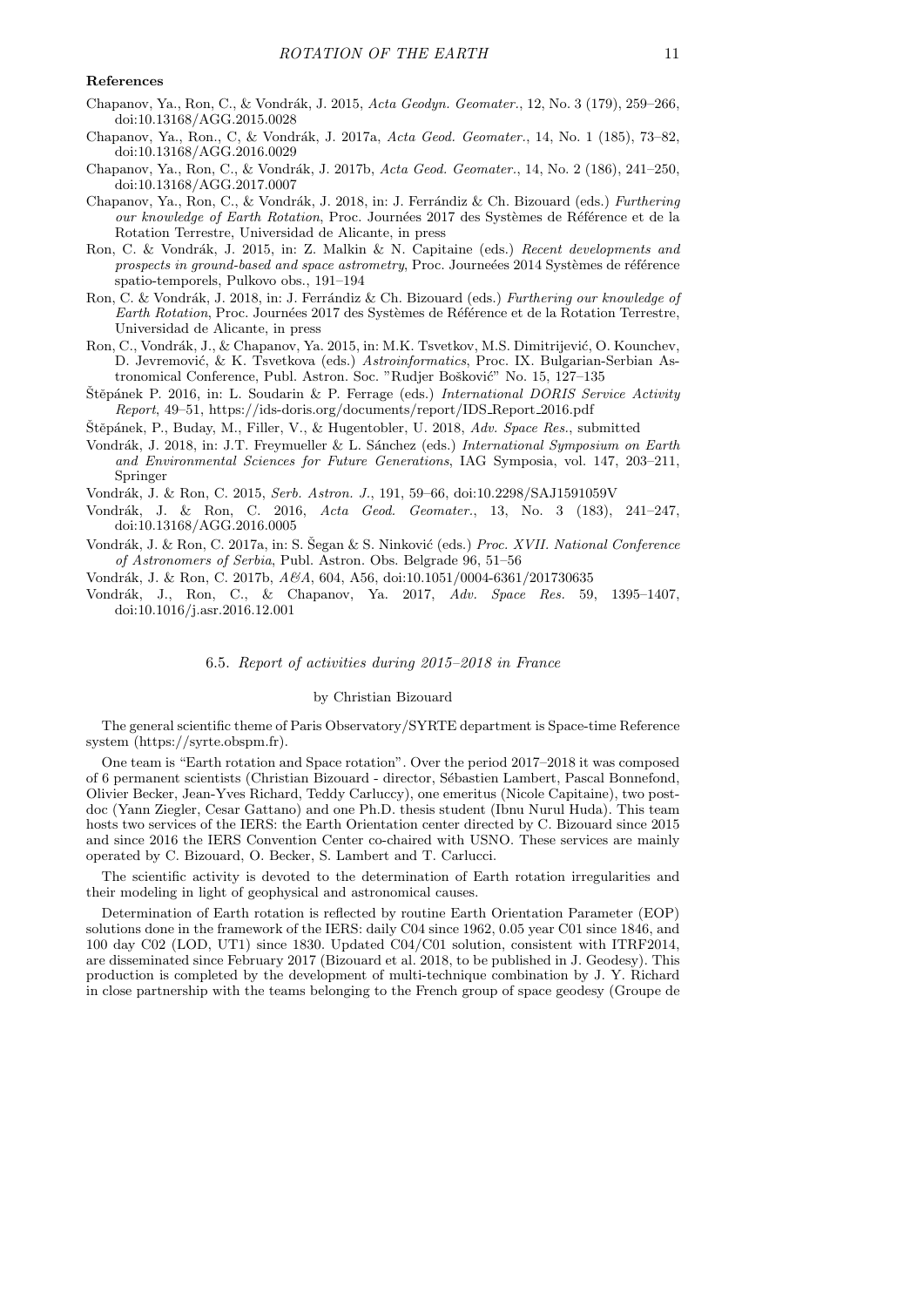Recherche en Géodésie Spatiale, GRGS) (Richard et al. 2018, to be submitted to J. Geodesy). In December 2016 César Gattano defended his Ph.D. thesis, part of which was devoted to the influence of celestial reference frame instability on nutation estimates (Gattano et al. 2017).

Having in mind that the knowledge of air and water mass redistribution is of primary importance for understanding Earth rotation changes, we actively develop the reconstruction of hydro-atmospheric angular momentum through two collaborations: (1) with the French Private Company MERCATOR OCEAN operating the French Ocean Global Circulation Model NEMO, and (2) with Leonid Petrov in the framework of a project founded by NASA. In December 2017 we organized the workshop "Océans et Rotation de la Terre" in Paris Observatory, aimed at making the state of the art with French experts of ocean circulation and tide models, and undertaking concrete actions (support of the talks can be downloaded from ftp://syrte.obspm.fr/bizouard/ATELIER OAM 17).

On the other hand we continued the analysis of Earth rotation excitation. In 2015 we discovered in the polar motion excitation an elliptic polarization towards 80◦ East whatever the frequency, and mostly associated with the atmospheric excitation (Bizouard 2015). The length of day change caused by the last El-Nino in 2015–2016 and its causes have been thoroughly investigated by Lambert et al. (2017). In the framework of a cooperation with Moscow University (started in 2010) we found possible interrelation between Earth rotation and climatic variability at decadal time-scale (Zotov et al. 2016).

Since 2017 our interest is partly reoriented on the Earth interior. Following the approach of Rosat et al. (2017) mixing gravimetric and VLBI data, Yann Ziegler has refined the estimation of Free Core Nutation parameters through a Bayesian approach. He also looked for the possible influence of the Free Inner Core Nutation (Journ´ees 2017 Proceedings). The Ph.D. thesis of Ibnu Nurul Huda, begun in December 2016, is devoted to the study of Earth interior parameters associated with quasi-diurnal Earth rotation changes in an Earth system (nutation in the celestial frame, diurnal polar motion and libration) by processing VLBI delays. First step was to set up the determination of nutation as global parameters (Nurul Huda, Journées 2017 Proceedings).

In September 2017 we had the task to co-chair the conference "Journées 2017 Rotation de la Terre" with Prof. José Ferrándiz in Allicante University (Spain). The proceedings will be published electronically on internet in 2018.

#### References

Bizouard C. 2015, J. Geodesy, doi:10.1515/jiip-2013-0085

Gattano C., Lambert S. B., & Bizouard C. 2017, J. Geodesy, doi:10.1007/s00190-016-0940-7

Lambert S. B., Marcus S. L., & de Viron O. 2017, Earth System Dynamics, 8, 1009

Rosat S., Lambert S. B., Gattano C., & Calvo M. 2017, Geophysical Journal International, doi:10.1093/gji/ggw378

Zotov L., & Bizouard C. 2015a, Journal of Inverse & Ill-posed problems, doi:10.1515/jiip-2013-0085

Zotov L., & Bizouard C. 2015b, Advances in Space Research

Zotov L., Bizouard C., & Shum C.K. 2016, Geodesy and Geodynamics, 7(3), 216–222

## 6.6. Report of activities during 2015–2018 in Germany

#### by Florian Seitz

Comprehensive research activities related to Earth rotation and Reference Systems in Germany were performed in the frame of the coordinated Research Unit (RU) 1503 of the German Research Foundation (DFG) with the title "Space-Time Reference Systems for Monitoring Global Change and for Precise Navigation in Space". This RU started its work in 2012 and continued in a second phase during 2015–2018. It consists of eight inter-related sub-projects comprising 13 inter-disciplinary positions for young scientists from nine universities and research institutions. The RU aims at developing integrative methods and procedures for a consistent definition and realization of geodetic reference systems on Earth and in space as well as to accomplish computations for their establishment and maintenance (www.referenzsysteme.de).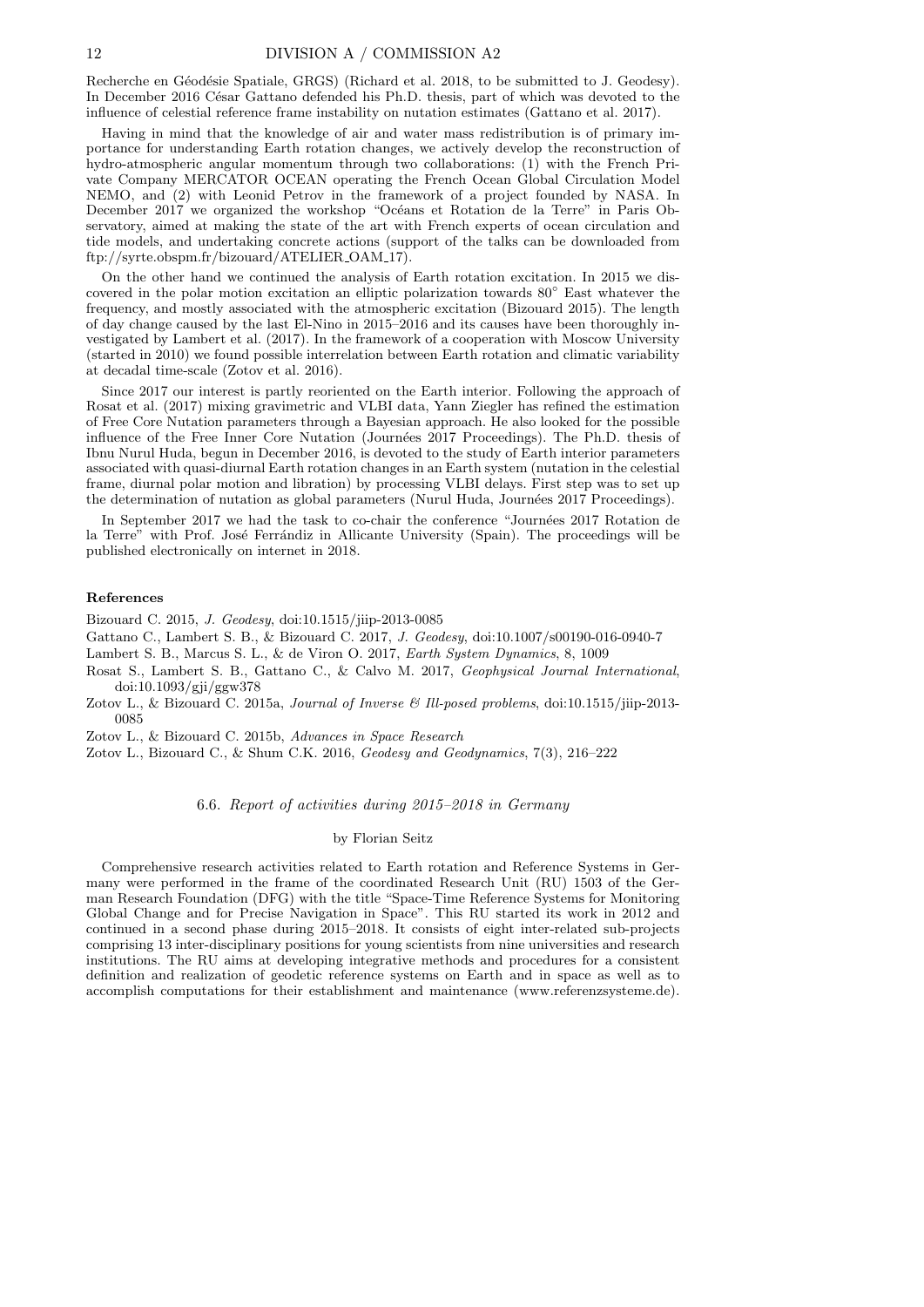Topics cover new approaches to planetary ephemerides, a new celestial reference frame through rigorous combination, lunar and planetary reference frame studies, observations of satellites with radio telescopes, impacts of geophysical models on results, consistent estimates of celestial and terrestrial reference frames, as well as datum definitions based on physical background models. The final outcome of the research will be published in a special issue of Journal of Geodesy. Some of the projects have already come to an end with online versions of their results available under https://link.springer.com/journal/190/onlineFirst.

One outcome of the RU is the first simultaneous and consistent realization of the global Terrestrial Reference Frame (TRF), the Celestial Reference Frame (CRF) and the Earth orientation parameters (EOP) from the space-geodetic observing techniques VLBI, SLR, GNSS, DORIS (Seitz et al. 2014, Kwak et al. 2018) following the requirement of IUGG Resolution R3 (2011). This resolution urges that the highest consistency between the ITRF, ICRF and EOP should be a primary goal in all future realizations. Furthermore, within the RU, the estimation of EOPs from LLR observations was studied. The improved data situation allows an estimation of nutation coefficients down to a period of 13.6 days and a possible validation of VLBI-derived dUT within nights with more than 14 normal points (Müller et al. 2014, Hofmann et al. 2018).

In 2016, the "First International Workshop on VLBI Observations of Near-field Targets" (http://www3.mpifr-bonn.mpg.de/div/meetings/vonft/index.html) has been organized with the aim of discussing steps towards the connection of the TRF to the dynamical reference frames of satellite orbits through VLBI observations of satellites together with those of compact extragalactic radio sources.

Research activities related to TRF and EOP determination in Germany involved the computation of DTRF2014 (Seitz et al. 2016) as one of the three latest realizations of the ITRS in 2014. In the context of the activities related to the ITRS realization, the IVS Analysis Centers in Germany and the IVS Combination Center performed a full re-analysis of all VLBI sessions. The VLBI contribution to the ITRF contains station coordinates and the full set of all five EOPs (Bachmann et al. 2016a, b). After the release of the three ITRS realizations ITRF2014, DTRF2014 and JTRF2014 the impact of different station parameterizations on the VLBI-derived EOPs was investigated (Bachmann et al. 2018). Latest activities of the IVS Combination Center aimed at extending the combination procedures with the radio source positions as additional parameters (Bachmann et al. 2017).

Concerning EOP analysis and interpretation, a new version of Effective Angular Momentum Functions (EAM) describing the effects of atmosphere, terrestrial hydrosphere, ocean circulation and sea-level changes has been made available (https://isdc.gfz-potsdam.de/esmdata/eam/). The time-series has a high temporal resolution of up to 3 hours, extends back to 1976, and is updated once a day with all time-steps of the previous day. In addition, 6 day-long EAM forecasts are routinely provided that improve predictions of both polar motion and dUT1 by more than 40% over widely used Bulletin-A forecasts of the IERS (Dobslaw & Dill 2018).

At the GFZ, Potsdam, we contributed to the IAU/IAG Joint Working Group on Theory of Earth Rotation and Validation (see section 4.1.), in particular to the SWG 3 chaired by Robert Heinkelmann. The consistency of reference frames and EOP, where we assessed reference frameinduced errors of EOP with the VLBI technique (Heinkelmann et al. 2015a, 2015b, Belda et al. 2017a) was in the focus of our scientific investigations. Based on VLBI-determined celestial pole offsets (CPO), we computed a state-of-the-art model of the free core nutation (Belda et al. 2016). Considering this model in the VLBI analysis, we reassessed the main nutation terms and found a new interesting signal very close to the expected period of the free inner core nutation (Belda et al. 2017b). In our latest work, we established significant improvements for the prediction of CPO. Besides, we extensively exploited the potential of Kalman Filtering of VLBI observations (Nilsson et al. 2015, Soja et al. 2016, 2018) and particularly for EOP determination (Karbon et al. 2017) and had a look into UT1 estimation by combining VLBI with GNSS (Nilsson et al. 2016).

In the framework of the Global Geodetic Observing System (GGOS), a global terrestrial reference frame (TRF) with highest accuracy, consistency and stability has become increasingly important to correctly interpret geodetic parameters that describe geometry, gravity field and rotation of the Earth. Simulated observations from all space geodetic techniques (DORIS, GNSS, SLR, and VLBI) along with rigorous combination strategies allow to understand the error sources that are limiting the TRF accuracy. Within project GGOS-SIM at GFZ, Potsdam (Schuh et al. 2016), firstly the current ground network of VLBI was simulated, applying state of the art models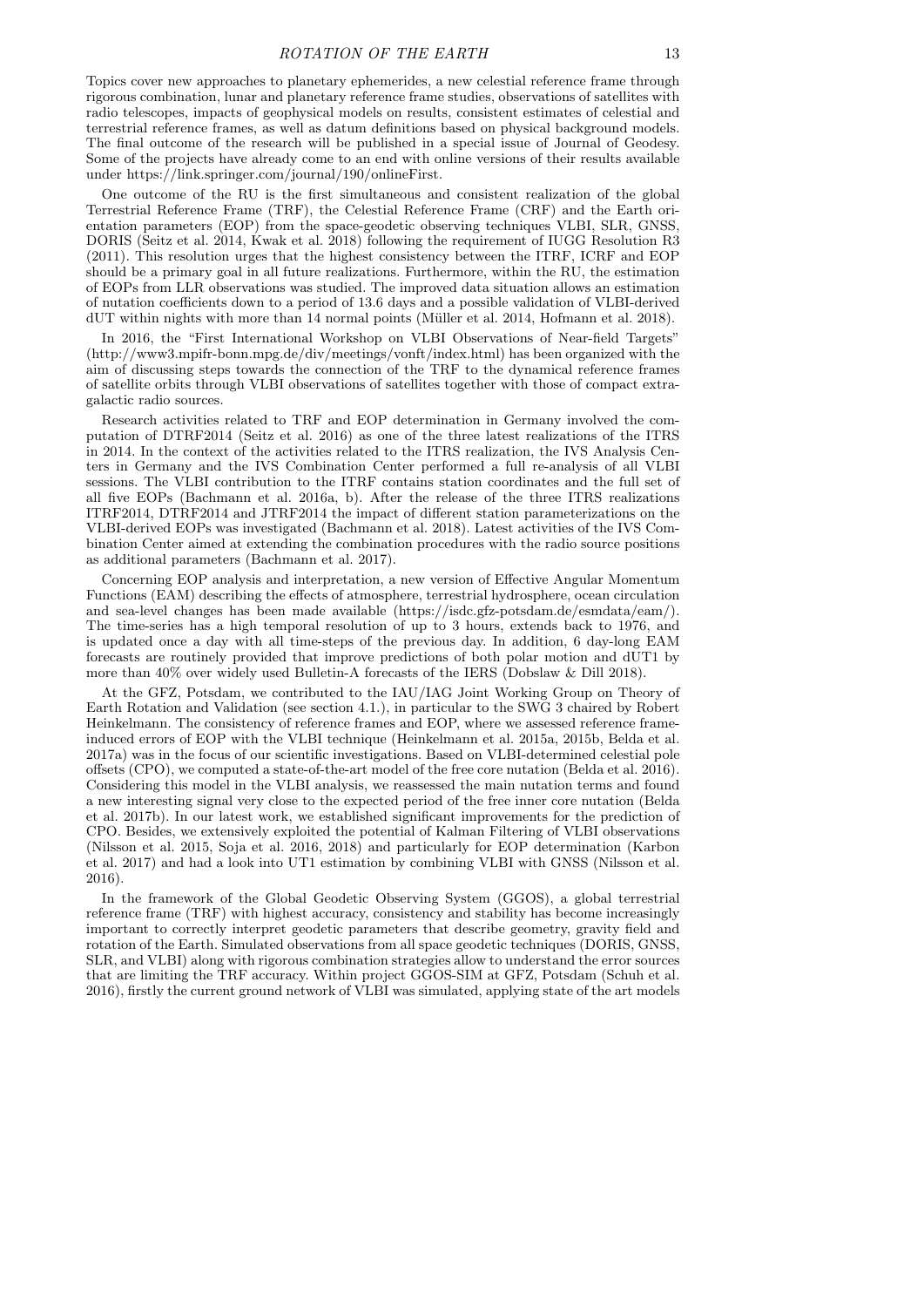for VLBI data processing (Glaser et al. 2017a). Secondly, SLR observations were simulated, applying also state of the art models and identical standards where applicable (Glaser et al. 2017b). To ensure reliable solutions both simulated observations were compared to real ones (Schuh et al. 2017).

#### References

- Bachmann, S., Thaller, D., Roggenbuck, O., Lösler, M., & Messerschmitt, L. 2016a, J. Geodesy, 90(7), 631–654
- Bachmann, S., Messerschmitt, L., & Thaller, D. 2016b, in Proceedings of REFAG 2014, Luxembourg. IAG Symposia Series, Vol. 146, pp. 47–52
- Bachmann, S., & Thaller, D. 2017, J. Geodesy, Special Issue "VLBI"
- Bachmann, S., & Thaller, D. 2018, in Proc. IAG Assembly 2017, IAG Symposia Series
- Belda, S., Heinkelmann, R., Ferrándiz, J. M. et al. 2017a, J. Geodesy, 91, 135, doi.org/10.1007/s00190-016-0944-3
- Belda, S., Heinkelmann, R., Ferrándiz, J. M.., Karbon, M., Nilsson, T., & Schuh, H. 2017b, Astronomical Journal, 154(4), 166
- Dobslaw, H., & Dill, R., 2018, Adv. Space Res., 61(4), 1047–1054
- Glaser, S., Ampatzidis, D., König, R., Nilsson, T., Heinkelmann, R., Flechtner, F., & Schuh, H. 2017a, in IAG Symposia Series, IUGG2015, doi:10.1007/1345 2016 256
- Glaser, S., König, R., Ampatzidis, D., Nilsson, T., Heinkelmann, R., Flechtner, F., & Schuh, H. 2017b, J. Geodesy, 91(7), 723–733, doi:10.1007/s00190-017-1021-2
- Heinkelmann R., Belda S., Ferrándiz J. M., & Schuh H. 2015a, in: International Association of Geodesy Symposia, vol 146
- Heinkelmann R., Karbon M., Nilsson T., Raposo-Pulido V., Soja B., & Schuh H. 2015b, in: International Association of Geodesy Symposia, vol. 143
- Hofmann F., Biskupek L., & Müller J. 2018, *J. Geodesy*, in press
- Karbon M., Benedikt S., Tobias N., Deng, Z., Heinkelmann, R., & Schuh, H. 2017, Geodesy & Geodynamics, 8(6), 396–407, doi.org/10.1016/j.geog.2017.05.006
- Kwak Y., Bloßfeld M., Schmid R., Angermann D., Gerstl M., & Seitz M. 2018, J. Geodesy, in press
- Müller J., Biskupek L., & Hofmann F. 2014, in Proc. 19th Int. Workshop on Laser Ranging, Annapolis, USA
- Nilsson, T., Benedikt S., Karbon M., Heinkelmann, R., & Schuh, H. 2015, Earth, Planets & Space, 67, 136, doi:10.1186/s40623-015-0307-y
- Nilsson, T., Karbon, M., Soja, B., Raposo-Pulido, V., Heinkelmann, R., Mora Diaz, J., Lu, C., Liu, L., & Schuh, H. 2016, in IAG 150 Years, pp. 521–526, doi:10.1007/1345 2015 105
- Santiago, B., Ferrándiz, J. M., Heinkelmann, R., Nilsson, T., & Schuh, H. 2016, J. Geodynamics, 94–95, 59–67, doi.org/10.1016/j.jog.2016.02.002
- Schuh, H., König, R., Ampatzidis, D., Glaser, S., Flechtner, F., Heinkelmann, R., & Nilsson, T. 2016, in International Association of Geodesy Symposia, pp. 1–6, doi:10.1007/1345 2015 217
- Schuh, H., König, R., Ampatzidis, D., Glaser, S., Flechtner, F., Heinkelmann, R., & Nilsson, T. 2017, in International Association of Geodesy Symposia, vol. 146, pp. 95–100, doi:10.1007/1345 2015 217
- Seitz M., Bloßfeld M., Angermann D., Schmid R., Gerstl M., & Seitz F. 2016, The new DGFI-TUM realization of the ITRS: DTRF2014 (data), doi:10.1594/PANGAEA.864046
- Seitz M., Steigenberger P., & Artz T. 2014, in Earth on the Edge: Science for a Sustainable Planet, IAG Symposia 139
- Soja, B., Nilsson, T., Balidakis, K., Glaser, S., Heinkelmann, R., & Schuh, H. 2016, J. Geodesy, doi:10.1007/s00190-016-0924-7
- Soja, B., Gross R. S., Abbondanza C., Chin T. M., Heflin, M.B., Parker J. W., Wu X., Balidakis K., Nilsson T., Glaser S., Karbon M., Heinkelmann, R., & Schuh, H. 2018, Advances in Space Research, doi:10.1016/j.asr.2018.02.023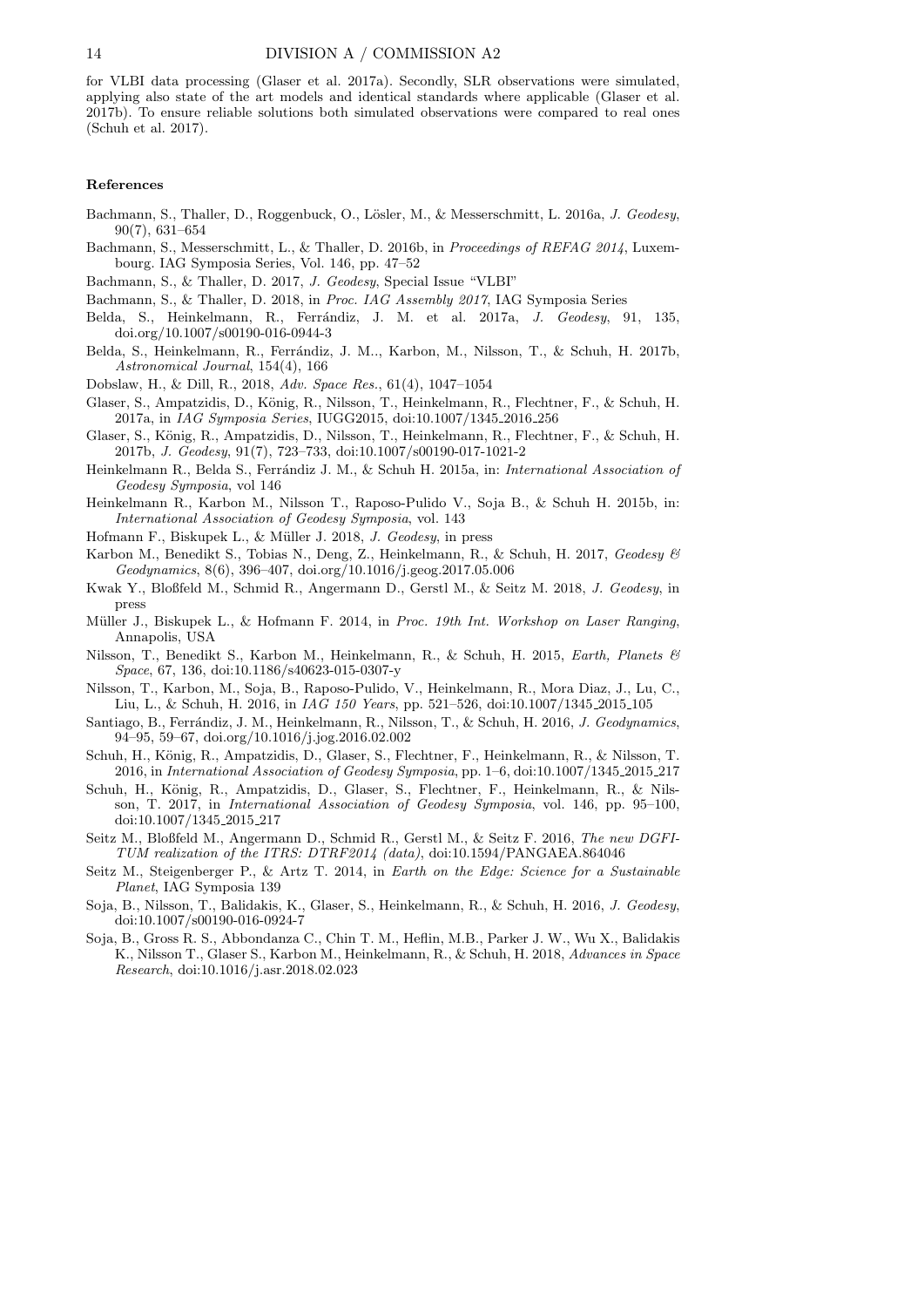#### 6.7. Report of activities during 2015–2018 in Russia

#### by Zinovy Malkin

Several institutes in Russia have been working on the topics of the IAU Commission A2. VNI-IFTRI maintains the Russian State EOP Service and produces combined EOP solutions using individual EOP series provided by several Russian institutes. It is also responsible for keeping and disseminating the Russian national time scale. The Institute of Applied Astronomy (IAA) supports the 3-station VLBI network QUASAR. All three stations – Svetloe, Zelenchukskaya, and Badary – are equipped with the 32-m radio antennas RT32 that participate in the domestic and global observing programs on determination of EOP. Domestic EOP RT32 programs consist of weekly 24h sessions on a 3-station network providing the full set of EOP and daily 1h sessions on a 2-station network for rapid UT1 determination. In November 2015, new fast 13-m antennas RT13 at Zelenchukskaya and Badary started regular operations. They provide ultrarapid UT1 determination with resolution of a few hours. All three QUASAR stations are also equipped with GNSS receivers and SLR units, and contribute to the IGS and ILRS networks, respectively. IAA is also working on processing the observations collected on global IVS, IGS, and ILRS networks and delivering the obtained EOP, TRF, and CRF products to the IERS and IVS. Pulkovo Observatory supports regular VLBI Intensive data processing and delivers computed UT1 series to the IERS. IVS and IERS combined series are also regularly processed with the goal of computating refined CPO and FCN series that are publicly available. Series of EOP predictions were provided for the IERS EOPCPPP project. GNSS station PULK is an EPN station. The Astronomical department of St. Petersburg State University is working on processing the IVS VLBI data and delivering the results to IERS. The Sternberg Astronomical Institute of the Moscow State University is working on developing software for computing EOP, station and radio source coordinates from VLBI data analysis. More than 20 Russian permanent VLBI, GPS, SLR and DORIS stations are included in the IVS, IGS, EPN, and IDS networks and are used for deriving products and ITRF densification.

Several groups in Russia have been working on theoretical investigations of the Earth rotation and EOP variations at different time scales from intra-day to decadal. Several authors studied the interconnection between Earth rotation variations and other geophysical and cosmophysical processes, such as crustal movements, solar activity, atmospheric and climate change, and geomagnetic jerks. Russian groups actively participated in ICRF improvement, mostly in the framework of the activity of the IAU Division A Working Group "Third Realization of the International Celestial Reference Frame". A new combined catalog of radio source positions was computed at Pulkovo Observatory.

## 6.8. Report of activities during 2015–2018 in Spain

#### by Alberto Escapa and José Manuel Ferrándiz

In this term, Earth rotation studies in the Universities of Alicante, León, and Valladolid have focused mainly on consistency issues and on the extension of the theory to the second order, particularly in the sense of perturbation methods.

From the point of view of the construction of precession and nutation theories, consistency problems have been approached in two ways. The first is related to the process followed for adopting both theories, IAU 2000 nutation first and then IAU 2006 precession, which forces the incorporation of some additional terms into the nutation series in order to get a dynamically consistent precession-nutation pair at the micro-arcsecond level. In contrast to previous studies, a specific Earth nutation model has been developed to obtain those adjustments (Escapa et al. 2017). This framework has allowed new sources of the required corrections to be found that were not considered previously and that have the same order of magnitude as the existing ones.

The second line of work arises when considering the nutation-nutation coupling of non-rigid Earth models at full (Escapa et al. 2016). This effect, not taken into account in the current IAU 2000 nutation, causes non-negligible changes in the value of the Earth's dynamical ellipticity  $H_d$ . In turn those changes modify the values of the nutation series through a kind of *indirect* effect. It is a manifestation of using slightly different values for  $H_d$  in the official precession and nutation models.